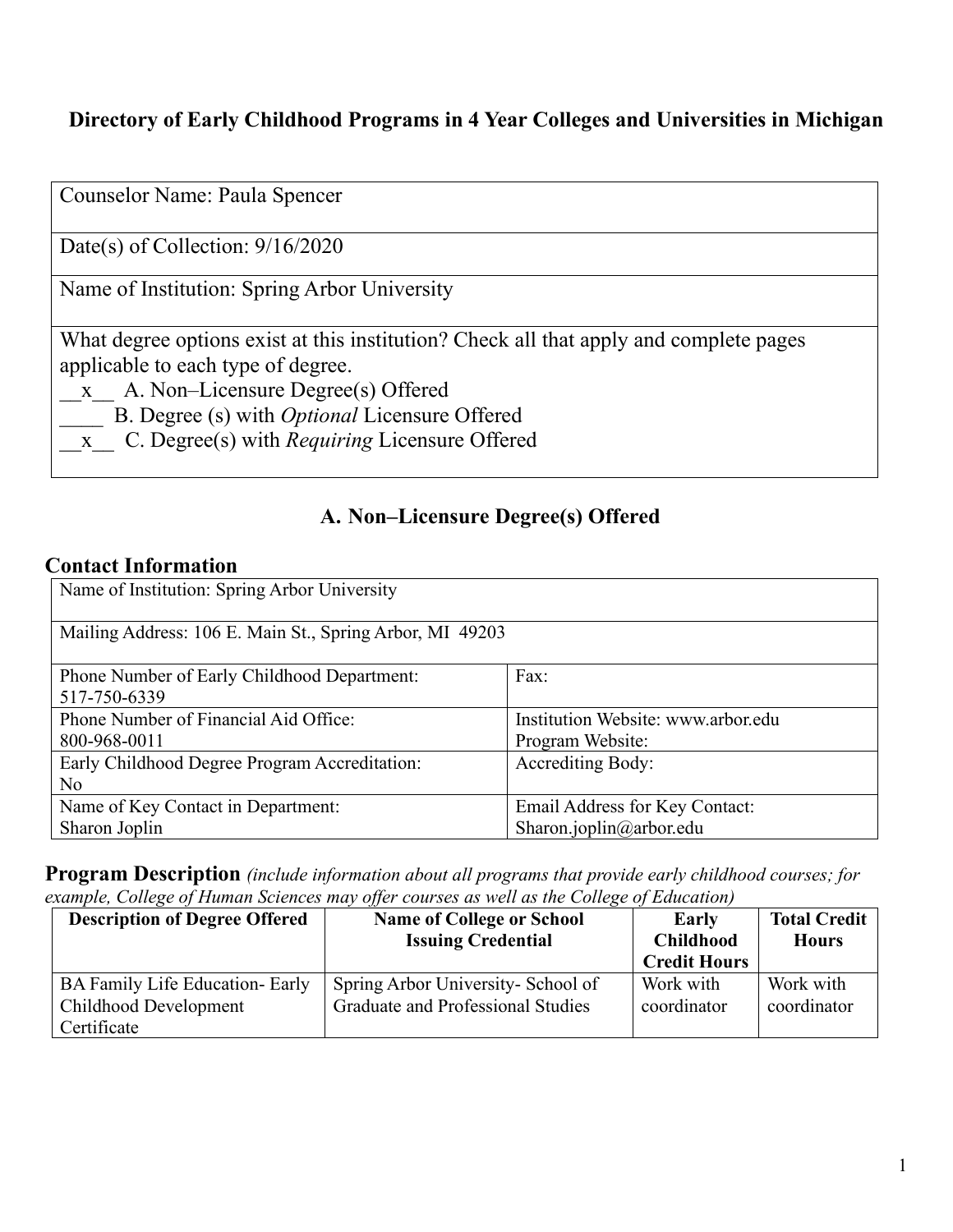### **Program Information**

| Requirements for admission to early childhood (EC)<br>degree program. Include admission requirements | An Early Childhood Development Certificate<br>may be earned along with the Family Life<br>Education<br>major if the following are complete:<br>- Early Childhood Education degree<br>- Independent Study Project in an early<br>childhood setting with supervision by an<br>approved FLE academic coordinator.<br>Admission:<br>58 semester hours completed and must fill out<br>online application. Submit with<br>autobiographical outline, writing sample and |
|------------------------------------------------------------------------------------------------------|------------------------------------------------------------------------------------------------------------------------------------------------------------------------------------------------------------------------------------------------------------------------------------------------------------------------------------------------------------------------------------------------------------------------------------------------------------------|
|                                                                                                      | transcripts.                                                                                                                                                                                                                                                                                                                                                                                                                                                     |
| Requirements to enroll in EC classes. List any special<br>prerequisites                              | Some prerequisite courses- see course catalog                                                                                                                                                                                                                                                                                                                                                                                                                    |
| Number of courses focused on birth-to-three intervention?                                            | $\overline{0}$                                                                                                                                                                                                                                                                                                                                                                                                                                                   |
| Number of courses focused on early childhood special<br>education?                                   | $\overline{2}$                                                                                                                                                                                                                                                                                                                                                                                                                                                   |
| Average # of EC courses offered each term                                                            | $2 - 3$                                                                                                                                                                                                                                                                                                                                                                                                                                                          |
| Average # of EC courses offered online each term                                                     | None                                                                                                                                                                                                                                                                                                                                                                                                                                                             |
| Average # of EC courses offered in summer term                                                       | None                                                                                                                                                                                                                                                                                                                                                                                                                                                             |
| Average # of courses offered in Spanish each term                                                    | None                                                                                                                                                                                                                                                                                                                                                                                                                                                             |
| Average # of EC courses offered per Term (not summer)<br>at night                                    | None                                                                                                                                                                                                                                                                                                                                                                                                                                                             |
| Average # of EC courses offered per term (not summer)<br>on Saturday                                 | None                                                                                                                                                                                                                                                                                                                                                                                                                                                             |
| Average $#$ of EC students per advisor.                                                              | 25                                                                                                                                                                                                                                                                                                                                                                                                                                                               |
| # total T.E.A.C.H. Early Childhood® BA Scholarships in<br>Fiscal Year (FY) 2019-2020                 | $\boldsymbol{0}$                                                                                                                                                                                                                                                                                                                                                                                                                                                 |
| Satellite campuses with EC courses (number and location)                                             | None                                                                                                                                                                                                                                                                                                                                                                                                                                                             |
| Tuition cost per credit hour offered for on-campus, seated<br>courses in FY 2020-21                  | \$705                                                                                                                                                                                                                                                                                                                                                                                                                                                            |
| Fees for on-campus, seated courses in FY 2020-21                                                     | \$600/year                                                                                                                                                                                                                                                                                                                                                                                                                                                       |
| Tuition cost per credit hour offered for online/distance<br>learning courses in FY 2020-21           | n/a                                                                                                                                                                                                                                                                                                                                                                                                                                                              |
| Fees for online/distance learning courses offered in FY<br>2020-21                                   | n/a                                                                                                                                                                                                                                                                                                                                                                                                                                                              |
| List all 2-year schools with whom EC articulation<br>agreements are in place                         | Jackson Community College<br>North Central Michigan College<br>Lansing Community College                                                                                                                                                                                                                                                                                                                                                                         |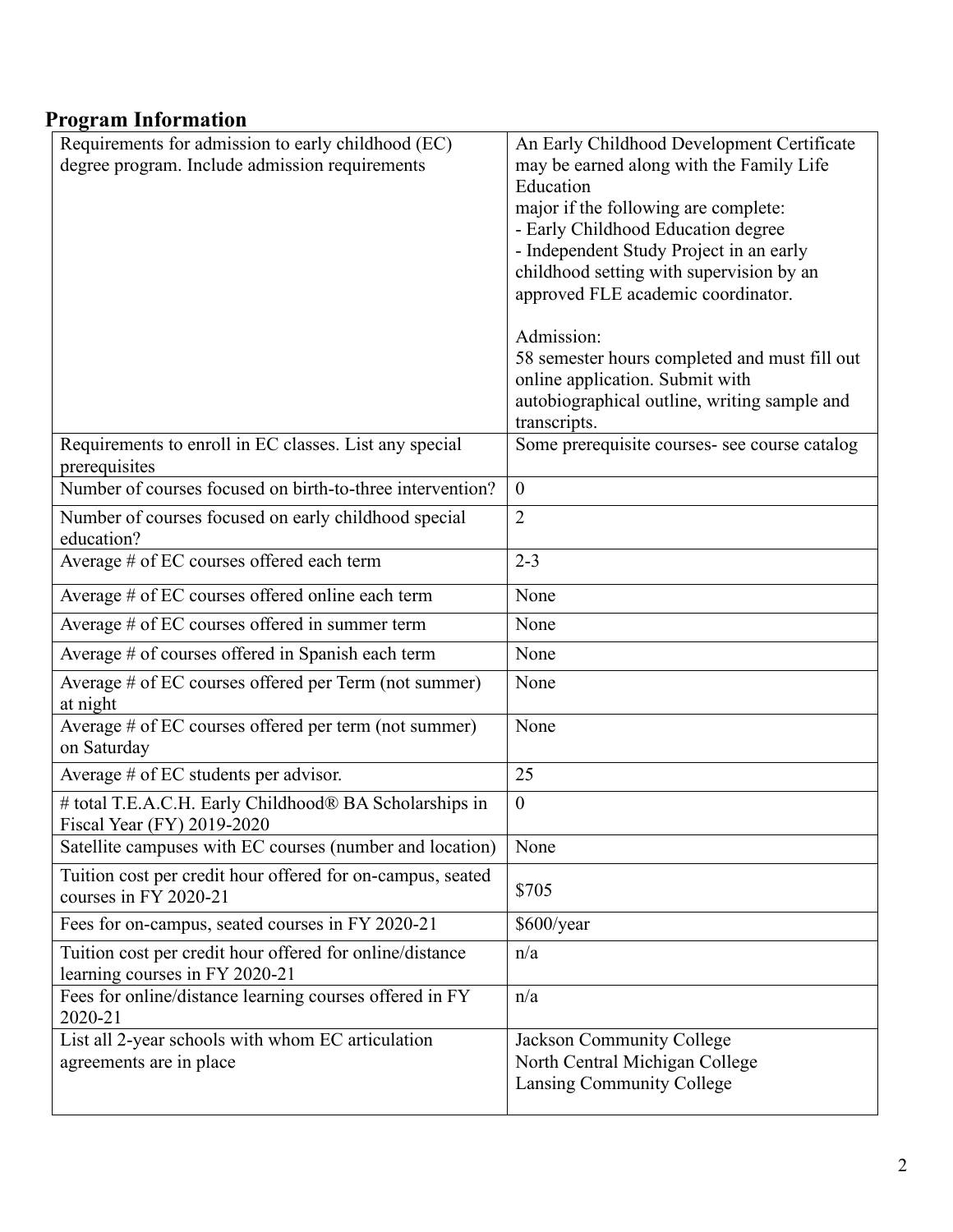| Provide link or text which describes student degree<br>transfer policy (from<br>2-year institutions to this university) | www.arbor.edu/transfer-policy/registration-<br>records/index.aspx |
|-------------------------------------------------------------------------------------------------------------------------|-------------------------------------------------------------------|
| Average # of EC courses offered per Term in accelerated<br>format (courses offered in 6 to 8 weeks)                     | $3 - 5$                                                           |
| Provide # of degrees awarded by type in FY 2019-2020                                                                    | None                                                              |
| Immigration status verified for admission                                                                               | Yes                                                               |

## **A. Non–Licensure Degree(s) Offered**

### **Contact Information**

| Name of Institution: Spring Arbor University             |                                    |  |
|----------------------------------------------------------|------------------------------------|--|
| Mailing Address: 106 E. Main St., Spring Arbor, MI 49203 |                                    |  |
| Phone Number of Early Childhood Department:              | Fax:                               |  |
| 517-750-6339                                             |                                    |  |
| Phone Number of Financial Aid Office:                    | Institution Website: www.arbor.edu |  |
| 800-968-0011                                             | Program Website:                   |  |
| Early Childhood Degree Program Accreditation:            | <b>Accrediting Body:</b>           |  |
| No                                                       |                                    |  |
| Name of Key Contact in Department:                       | Email Address for Key Contact:     |  |
| Sharon Joplin                                            | Sharon.joplin@arbor.edu            |  |

**Program Description** *(include information about all programs that provide early childhood courses; for example, College of Human Sciences may offer courses as well as the College of Education)*

| <b>Description of Degree Offered</b>            | <b>Name of College or School</b><br><b>Issuing Credential</b> | Early<br><b>Childhood</b><br><b>Credit Hours</b> | <b>Total Credit</b><br><b>Hours</b> |
|-------------------------------------------------|---------------------------------------------------------------|--------------------------------------------------|-------------------------------------|
| Early Childhood Education-Non-<br>Certification | Spring Arbor University- School of<br>Education               | $32 - 37$                                        | 124                                 |

#### **Program Information**

| An Early Childhood Education - Non Cert      |
|----------------------------------------------|
| major if the following are complete:         |
| - Early Childhood Education major            |
| - Complete a Practicum in an early childhood |
| setting with supervision by an approved      |
| director or program coordinator.             |
|                                              |
| Admission: Application to Spring Arbor       |
| University                                   |
|                                              |
|                                              |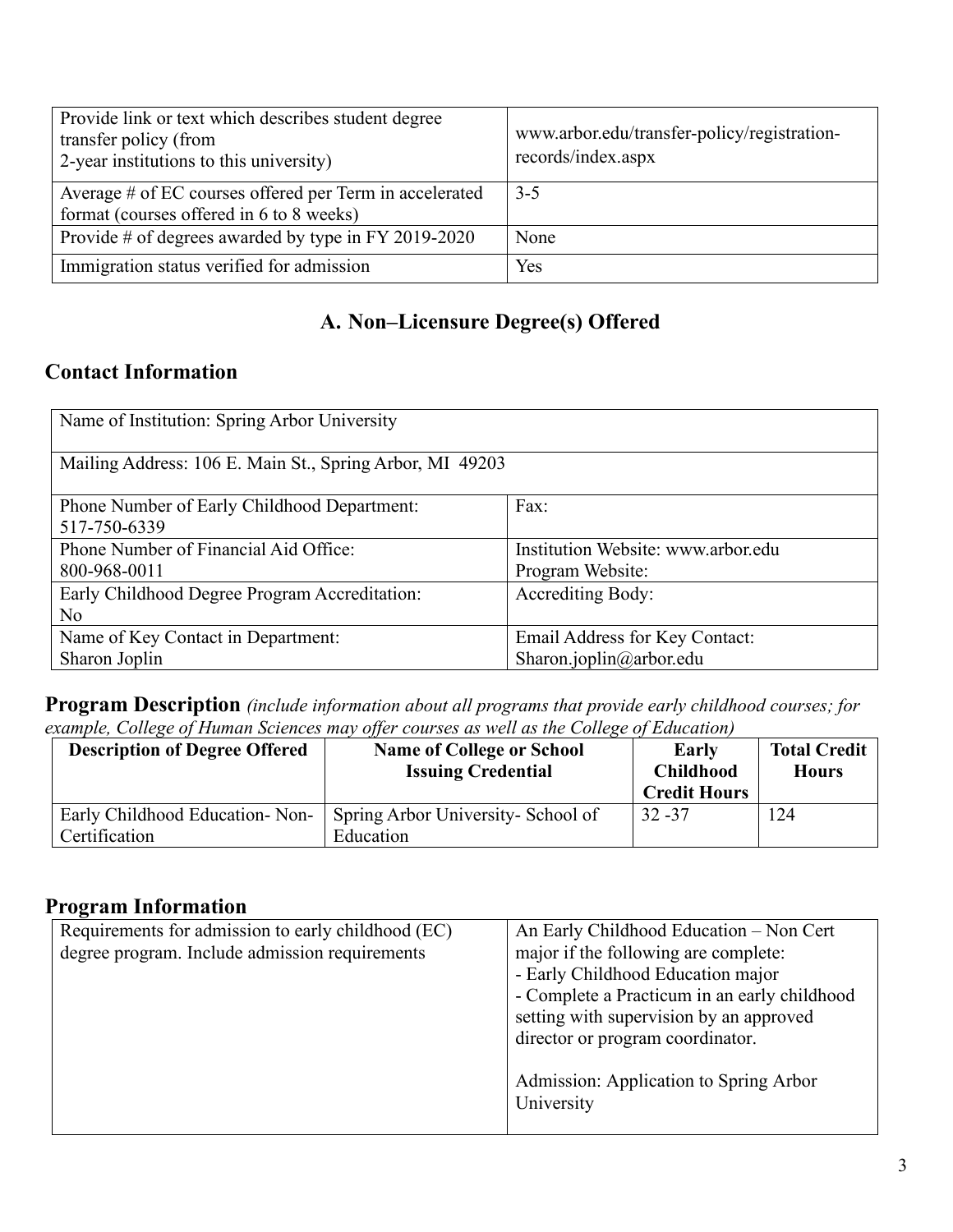| Requirements to enroll in EC classes. List any special<br>prerequisites                                                 | Some prerequisite courses- see course catalog                                            |  |
|-------------------------------------------------------------------------------------------------------------------------|------------------------------------------------------------------------------------------|--|
| Number of courses focused on birth-to-three intervention?                                                               | Information not available                                                                |  |
| Number of courses focused on early childhood special<br>education?                                                      | Information not available                                                                |  |
| Average # of EC courses offered each term                                                                               | $2 - 3$                                                                                  |  |
| Average # of EC courses offered online each term                                                                        | None                                                                                     |  |
| Average # of EC courses offered in summer term                                                                          | None                                                                                     |  |
| Average # of courses offered in Spanish each term                                                                       | None                                                                                     |  |
| Average # of EC courses offered per Term (not summer)<br>at night                                                       | $2 - 3$                                                                                  |  |
| Average # of EC courses offered per term (not summer)<br>on Saturday                                                    | None                                                                                     |  |
| Average $#$ of EC students per advisor.                                                                                 | 25                                                                                       |  |
| # total T.E.A.C.H. Early Childhood® BA Scholarships in<br>Fiscal Year (FY) 2019-2020                                    | $\overline{2}$                                                                           |  |
| Satellite campuses with EC courses (number and location)                                                                | $\overline{0}$                                                                           |  |
| Tuition cost per credit hour offered for on-campus, seated<br>courses in FY 2020-21                                     | \$705                                                                                    |  |
| Fees for on-campus, seated courses in FY 2020-21                                                                        | \$600/year                                                                               |  |
| Tuition cost per credit hour offered for online/distance<br>learning courses in FY 2020-21                              | n/a                                                                                      |  |
| Fees for online/distance learning courses offered in FY<br>2020-21                                                      | n/a                                                                                      |  |
| List all 2-year schools with whom EC articulation<br>agreements are in place                                            | Jackson Community College<br>North Central Michigan College<br>Lansing Community College |  |
| Provide link or text which describes student degree<br>transfer policy (from<br>2-year institutions to this university) | www.arbor.edu/transfer-policy/registration-<br>records/index.aspx                        |  |
| Average # of EC courses offered per Term in accelerated<br>format (courses offered in 6 to 8 weeks)                     | None                                                                                     |  |
| Provide # of degrees awarded by type in FY 2019-2020                                                                    | $2 - 3$                                                                                  |  |
| Immigration status verified for admission                                                                               | Yes                                                                                      |  |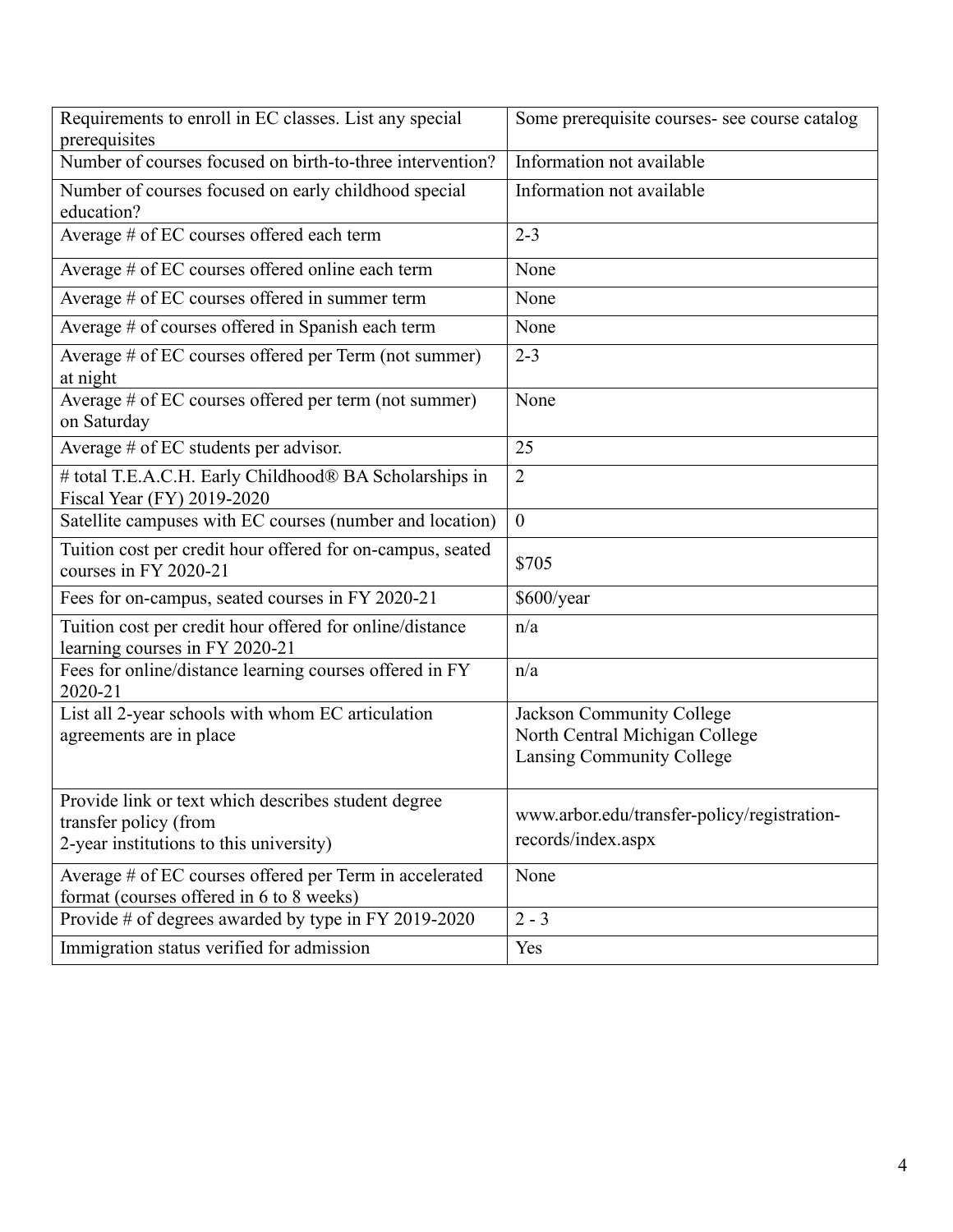# **C. Degree(s) with** *Requiring* **Licensure Offered**

## **Contact Information**

| Name of Institution: Spring Arbor University             |                                |  |  |
|----------------------------------------------------------|--------------------------------|--|--|
| Mailing Address: 106 E. Main St., Spring Arbor, MI 49203 |                                |  |  |
| Phone Number of Department:                              | Fax:                           |  |  |
| 517-750-6339                                             |                                |  |  |
| Phone Number of Financial Aid Office:                    | <b>Institution Website:</b>    |  |  |
| 800-968-0011                                             | www.arbor.edu/edu              |  |  |
| Degree Program Accreditation:                            | <b>Accrediting Body:</b>       |  |  |
| Yes                                                      | <b>TEACH</b>                   |  |  |
| Name of Key Contact in Department:                       | Email Address for Key Contact: |  |  |
| Sharon Joplin                                            | Sharon.joplin@arbor.edu        |  |  |

# **Program Description**

| <b>Description of</b><br><b>Degree Offered</b>       | <b>Description of License</b>             | <b>Name of College or School</b><br><b>Issuing Credential</b> | Early<br><b>Childhood</b> | <b>Total</b><br><b>Credit</b> |
|------------------------------------------------------|-------------------------------------------|---------------------------------------------------------------|---------------------------|-------------------------------|
|                                                      |                                           |                                                               | <b>Credit Hours</b>       | <b>Hours</b>                  |
| <b>BA</b> Elementary<br>Education, ZS<br>Endorsement | Early Childhood<br><b>Education Major</b> | Spring Arbor University<br>School of Education                | 37                        | 124                           |
| <b>BA</b> Elementary<br>Education, ZS<br>Endorsement | Early Childhood<br><b>Education Minor</b> | Spring Arbor University,<br>School of Education               | 27                        | 124                           |

## **Program Information**

| Requirements for admission to early childhood (EC)        | The standards for admission to the School of  |
|-----------------------------------------------------------|-----------------------------------------------|
| degree program. Include admission requirements            | Education include those for admission to      |
|                                                           | Spring Arbor University as well as other      |
|                                                           | criteria as specified by 2/3 vote of the      |
|                                                           | education faculty present at the meeting      |
|                                                           | which the candidate is considered. The        |
|                                                           | student is held accountable to these policies |
|                                                           | and procedures under the handbook year in     |
|                                                           | which he/she submits a signed School of       |
|                                                           | Education application to the School of        |
|                                                           | Education office.                             |
| Requirements to enroll in EC classes. List any special    | Some EC courses require prerequisites be      |
| prerequisites like placement tests                        | completed                                     |
| Number of courses focused on birth-to-three intervention? | Information not available                     |
| Number of courses focused on early childhood special      | 2 total                                       |
| education?                                                |                                               |